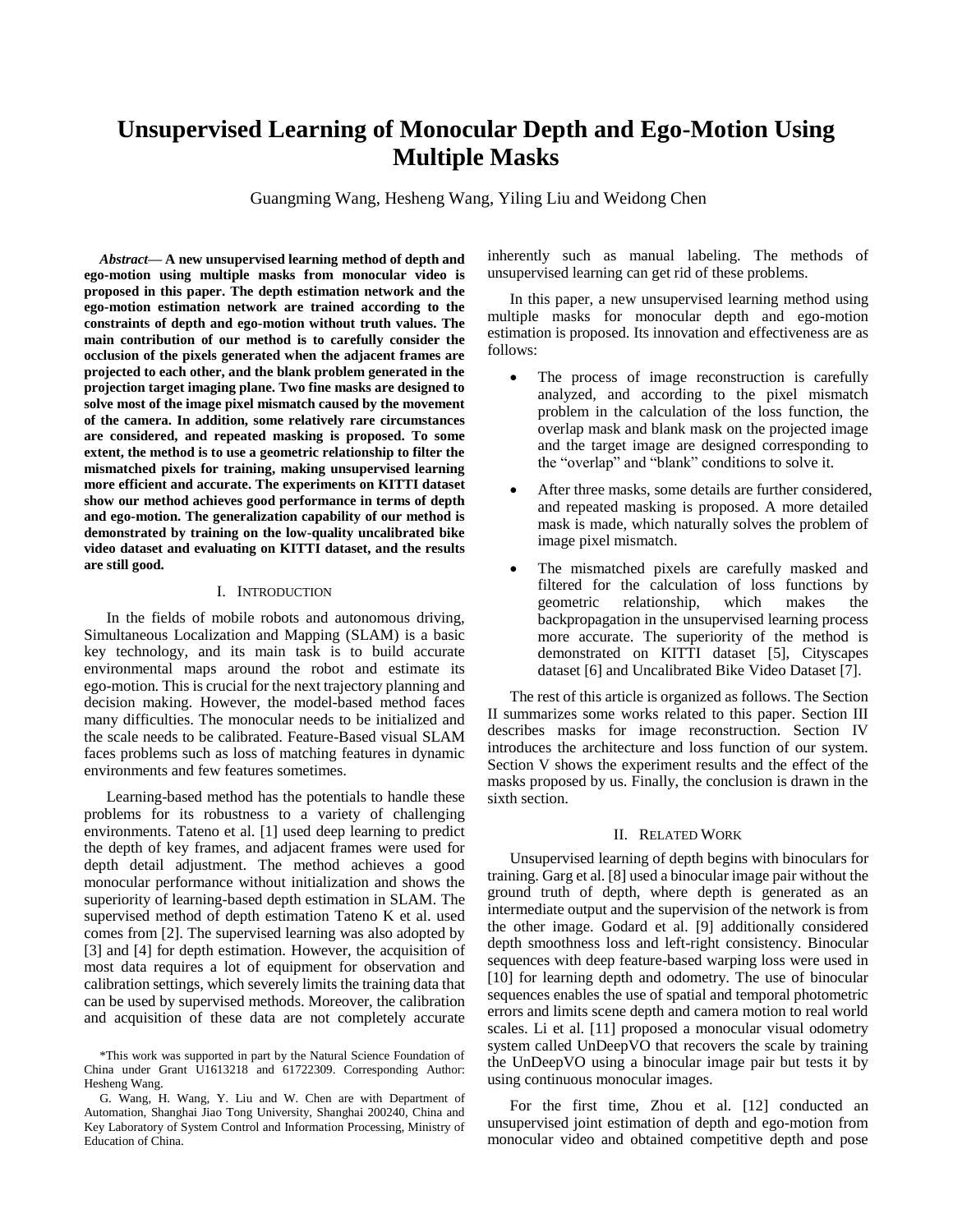results. This further reduces the cost of data acquisition, resulting in a significant increase in the amount of data that can be used for learning. Mahjourian et al. [7] then added spatial geometric information of Iterative Closest Point (ICP) [13]-[15] to improve the results. Yin et al. [16] deal with static and dynamic scene parts separately and jointly estimate depth, optical flow and camera pose. Yang et al. [17] introduces a 3D-as-smooth-as-possible (3D-ASAP) as prior information in the method, which can jointly estimate the edge, normal and depth for fine detailed structures. Wang et al. [18] trained the depth network using direct visual odometry rather than pose network. They also found a depth normalization strategy to improve the performance of depth estimation. Unsupervised learning is making an increasing contribution to SLAM.

## III. THE MASKS FOR IMAGE RECONSTRUCTION

Our approach learns depth and ego-motion from monocular video without ground-truth. Fig. 1 illustrates the main part of our contribution, where there are two new masks,  $M_{\text{ove}}$  and  $M_{\text{bla}}$ . The geometric relationship of image reconstruction between adjacent frames is carefully considered, and two masks are designed to naturally screen out the wrong matching pixels. Note that the depth and ego-motion are estimated by the depth estimation network and the pose estimation network, two independent networks for depth estimation of single frame and ego-motion estimation of adjacent frames. The two losses, image reconstruction loss and structural similarity (SSIM) loss are used to measure the difference between the reconstructed image and the original image for the unsupervised training of the networks. This section first describes the process of image reconstruction, and then naturally introduces two important masks proposed by us. The depth estimation network and pose estimation network as well as two loss function will be further clarified in IV section.

## *A. Image Reconstruction*

The image reconstruction process can be described as follows: giving a pair of consecutive frame images  $X_{t-1}$  and *X*<sub>t</sub>. The image depth  $D_t$  at the time  $t$  and the ego-motion  $T_t$ of the camera from time  $t-1$  to  $t$  have been estimated by the depth network and the pose network. Then,  $\hat{X}_t$  can be reconstructed from the pixel values of  $X_{t-1}$ .

First, the pixel  $(i, j)$  with estimated depth  $D_i^{ij}$  in image *Xt* can be projected as a 3D point cloud:

$$
Q_t^{ij} = D_t^{ij} \cdot K^{-1}[i, j, 1]^T
$$
 (1)

Where  $K$  is the camera intrinsic matrix, with homogeneous coordinates.

Next,  $Q_t$  can be converted to a point cloud for the previous frame with the estimated motion  $T<sub>t</sub>$  of the camera from  $t-1$  to  $t$ :

$$
\hat{Q}_{t-1} = T_t Q_t \tag{2}
$$

Then the point cloud  $Q_{t-1}$  $\hat{Q}_{t-1}$  can be projected onto the imaging plane at frame  $t-1$  to get  $KQ_{t-1}$  $K\hat{Q}_{t-1}$  .The corresponding





Fig. 1: Computational relationship of the main loss functions for network training. Our system uses consecutive two frames from monocular video to reconstruct the images based on the depth and ego-motion estimated by the depth estimation network and the pose estimation network, obtaining several masks at the same time. Next, the reconstructed image, the original image, and several masks are used to calculate the two main loss functions for backpropagation. The Figure just shows the process in one direction (*t*) and the other direction (*t*-1) is also used and similar.

point after projection is recorded as  $(\hat{i}, \hat{j})$ . The above transformation relationship can be written as:

$$
[\hat{i}, \hat{j}, 1]^T = KT_t(D_t^{ij} \cdot K^{-1}[i, j, 1]^T)
$$
 (3)

In order to get the reconstructed  $\hat{X}_t$ , it is necessary to obtain each pixel value of the reconstructed *t* frame according to the pixel value of corresponding position projected to *t* <sup>−</sup>1 frame. Since the coordinate value projected to the  $t-1$  frame is not an integer, the differentiable bilinear sampling mechanism [19] at the projected position is taken next.

As shown in Fig. 2, coordinate  $\hat{p}_t$  on the imaging plane of  $X_{t-1}$  can be projected from the coordinate  $p_t$  of the pixel on  $X_t$ . In the bilinear interpolation method, the corresponding pixel value  $\hat{X}_i(p_t)$  on the reconstructed image  $\hat{X}_i$  has the following representation:

$$
\hat{X}_t(p_t) = \sum_{i \in \{t, b\}, j \in \{l, r\}} w^{ij} X_{t-1}(p_{t-1}^{ij})
$$
(4)

Where  $w^{ij}$  is the proportional term for bilinear interpolation, measuring the spatial proximity of  $\hat{p}_t$  and  $p_{t-1}^{ij}$ , with  $\sum_{i,j} w^{ij} = 1$ . In the end, the reconstructed image  $\hat{X}_t$  is gotten. This process is also repeated in the other direction. And we can get the reconstructed image  $X_{t-1}$  $\hat{X}_{t-1}$  .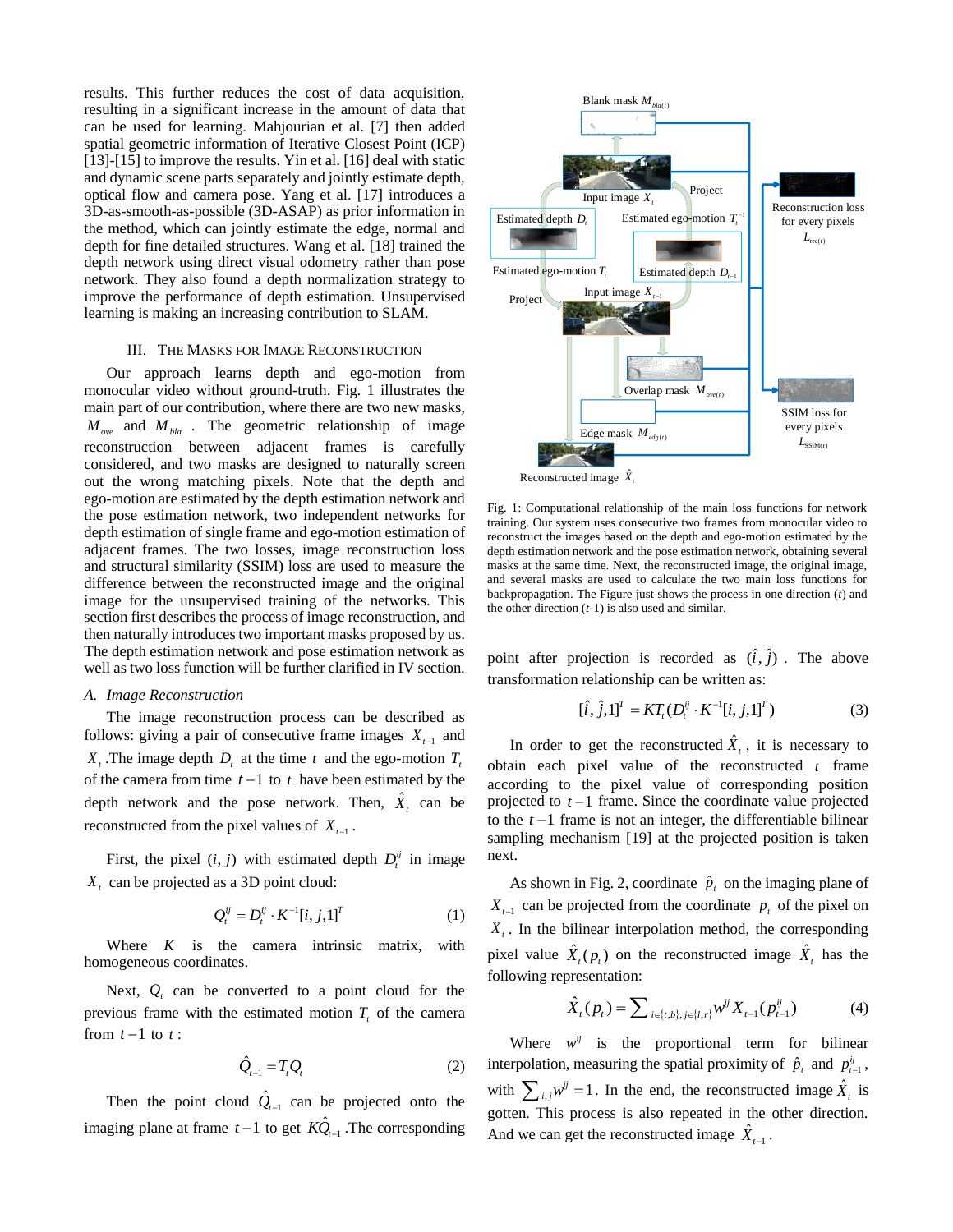

Fig. 2: The bilinear interpolation mechanism used in image reconstruction. Each pixel in the reconstructed image is usually calculated from four pixels of the adjacent frame.



Fig. 3: The problem of pixel mismatch in image reconstruction due to camera motion. This figure aids in clarifying the reasons why the two masks are naturally considered. The closer the obstacle is to the camera, the greater the impact will be.

## *B. The Overlap Mask on the Projected Image*

The image  $X_{t-1}$  becomes image  $X_t$  as the camera moves from time  $t-1$  to  $t$ . Some of the pixels originally in image  $X_{t-1}$  leave in  $X_t$ , and some pixels not originally in image  $X_{t-1}$  enter image  $X_t$ . Take the case of projecting t frame coordinates to image plane at *t* <sup>−</sup>1 frame as an example. The difference is not limited to the principled edge mask in [7] and [17], which means that the pixel position at  $t$  frame is masked when the pixel coordinate in the  $t$  frame is projected outside image plane at  $t-1$  frame. The principled edge mask is symbolized as  $M_{\text{edge}}$  in this paper.

As shown in Fig. 3, for convenience of observation and explanation, the camera motion from  $t-1$  to  $t$  frame is presented in a two-dimensional plane. In the image  $X_{t-1}$  at *t* −1 frame, the background of the  $S_1$  area cannot be seen due to the occlusion of the car, but can be seen at *t* frame. Similarly, the  $S_2$  area that is not visible in t frame can be seen at *t* −1 frames. This causes an overlap problem when pixel coordinates are projected onto each other. The pixels at the front part of the car and the  $S_1$  area will overlap when the pixel coordinates on  $X_t$  are projected to the image plane at *t* <sup>−</sup>1 frame. At this point, it needs to be decided which pixels to match with the pixels in  $X_{t-1}$ . As we can see in Fig. 3, the



Fig. 4: The mechanism of overlap mask in the image reconstruction process.

camera can only see the front part of the car at *t* −1 frame and can't see the area  $S_1$ . Therefore, when pixel overlap occurs, the pixel whose 3D point is closer to the imaging plane should be selected to participate in pixel matching, while the far pixel should be masked.

The overlap problem at the pixel level is shown in Fig. 4. We define the overlap occurs when the pixel coordinates are projected into a "grid" that requires four identical interpolation points. The far pixel should be masked, that is, the corresponding pixel on  $X_t$  and  $\hat{X}_t$  is multiplied by 0 and does not participate in the calculation of loss functions. The overlap mask is denoted as  $M_{\text{ove}}$ , which is a matrix where the position at masked pixel is 0 and a non-masked position is 1.

# *C.The Blank Mask on the Target Imaging Plane to Project*

As shown in Fig. 3, a blank area corresponding to  $S_2$  area will be generated on the  $X_{t-1}$  when the pixel coordinates at *t* frame are projected to the imaging plane at  $t-1$  frame. This blank area is not used when calculating the reconstruction loss for the reconstructed image  $\hat{X}_t$  and  $X_t$ . But it will be used when the coordinates at  $t-1$  frame are projected onto the imaging plane at *t* frame to calculate the reconstruction loss of the *t* <sup>−</sup>1 frame. In fact, this part will be masked by overlap mask when  $t-1$  frame is projected to  $t$  frame, but this is not always repeated. In the subsequent experiments it can also be seen that the effects of the two masks are quite different due to the discrete nature of pixels.

As shown in Fig. 5, the camera can see the  $S_1$  area at  $t-1$ frame, but  $S_1$  area will be blocked by the car at t frame. Therefore, when the pixel coordinates on  $X_{t-1}$  are projected to the imaging plane at  $t$  frame to reconstruct  $X_{t-1}$  $\hat{X}_{t-1}$ , the pixels corresponding to  $S_1$  region on  $X_{t-1}$  will be calculated with the pixels of the right side of the car on  $X_{t-1}$  $\hat{X}_{t-1}$  reconstructed from  $X_t$ . This is an incorrect match, and this part of computational loss is a kind of interference to the training of the neural network. Moreover, the situation cannot be eliminated by the projection from  $t-1$  to  $t$  frame. But if back projection is considered, this part of erroneous correspondence can be eliminated. When the projection is from  $t$  to  $t-1$ frame, a blank is generated in the area corresponding to the  $S_1$ area on  $X_{t-1}$ . So, the image reconstruction loss for the reconstructed image  $X_{t-1}$  $\hat{X}_{t-1}$  and  $X_{t-1}$  should be calculated after the pixels corresponding  $S_1$  area on  $X_{t-1}$  is masked by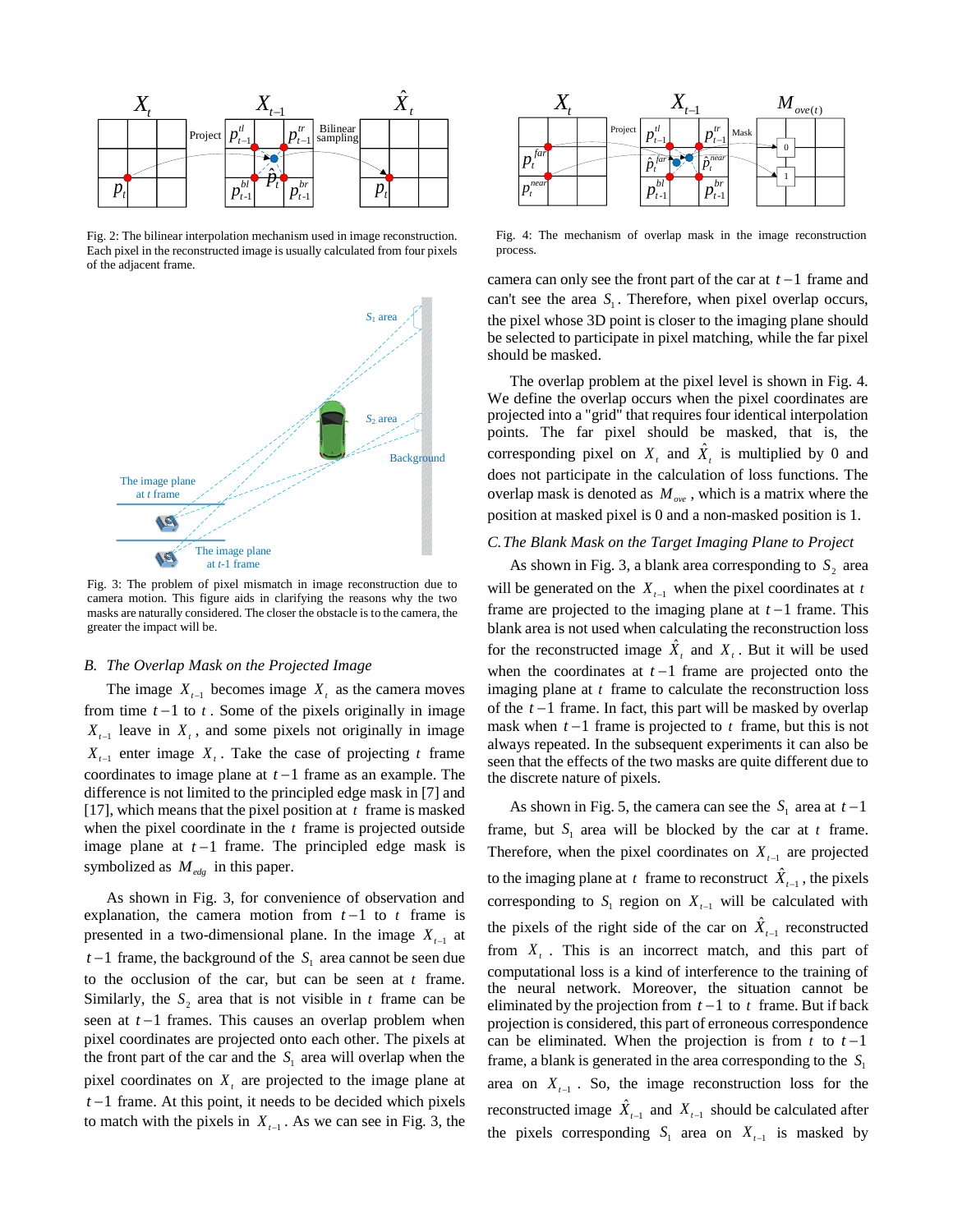

Fig. 5: One condition of pixel mismatch in image reconstruction for  $t-1$ frame that cannot be solved by overlap mask.



Fig. 6: The mechanism of blank mask in the image reconstruction process.

reverse projection. Therefore, the two-way reconstruction loss is calculated after all the masks have been calculated.

The blank mask is shown in Fig. 6 at the pixel level. When the pixel coordinates at  $t$  frame is projected to the  $t-1$  frame, we define the coordinate position at the  $t-1$  frame that does not participate in any interpolation contribution as the "blank area", that is, the position corresponding to "blank area" on  $M_{bla}$  is set to 0, and the other position is 1, forming the blank mask *Mbla* .

## *D. One Special Case towards Repeating Mask*

The mismatch problem in most cases can be solved by the three masks above, but still not for all cases. When there is a thin object in the scene, or the camera moves fast, the situation shown in Fig. 7 may occur. This situation is relatively rare, and perhaps this section will be more useful when depth and pose estimates are more accurate in the future.

In Fig. 7, the camera moves so fast that two different sides of the car are seen in two consecutive frames. The two-way projection is performed to generate the three masks, the edge mask, the overlap mask, and the blank mask. After the masks, there will still be a mismatched part. When the pixel coordinates at  $t-1$  frame are projected to the  $t$  frame, the coordinates corresponding to  $S<sub>1</sub>$  area on the left side of the car will be projected to the area corresponding to  $S_2$  area on the



Fig. 7: One condition of pixel mismatch that cannot be directly solved by the three masks. The object may not be a car, but a thin object such as a billboard standing on the ground.

right side of the car in the imaging plane at *t* frame. And this kind of error can't be solved directly by any of the three masks.

 $M_{\text{bla}(t-1)}$  <sup>However</sup>, due to the overlap mask and blank mask, most<br> $\overline{A_1 \cup A_2 \cup A_3}$  mismatched pixels on the background has been eliminated. At However, due to the overlap mask and blank mask, most this point, projecting the  $t-1$  frame to the imaging plane at  $t$ frame will reveal a new "blank area" in the imaging plane at *t* frame, which can mask new mismatched pixels with the blank mask. And the mutual projection and masking operations are performed back and forth until the "blank areas" is no longer present, and the pixels at the two frames can completely correspond exactly. The thinner the object is, the less effect the two-way projection makes for each time. Three times of the two-way projection are taken in the experiments.

#### IV. TRAINING SETTINGS FOR UNSUPERVISED TRAINING

Three loss functions are adopted in the system. Due to the introduction of these masks, the masked pixels are deleted from the loss function calculation.

#### *A. Image Reconstruction Loss*

Comparing the reconstructed image with the corresponding real image will produce a differentiable image reconstruction loss function based on photometric consistency [8], [12], which is formulated as<sup>1</sup>:

$$
L_{\text{rec}} = \sum_{ij} \left\| (X_i^{ij} - \hat{X}_i^{ij}) M_{\text{edg}(t)}^{ij} M_{\text{ove}(t)}^{ij} M_{\text{bla}(t)}^{ij} \right\|
$$
 (5)

#### *B. Similarity Loss and Smoothness Loss*

Similar to [9] and [20], structural similarity (SSIM) is adopted in our method as a term of loss function in the training process, which is a common measure for evaluating the quality of image prediction. And the loss function is:

$$
L_{SSIM} = \sum_{ij} [1 - SSIM(X_t^{ij}, \hat{X}_t^{ij})] M_{edg(t)}^{ij} M_{ovet}^{ij} M_{bla(t)}^{ij}
$$
 (6)

<sup>1</sup> Both image reconstruction loss and SSIM loss include two-way image reconstruction for calculations. But only *t* frame is reserve in the formula for brevity.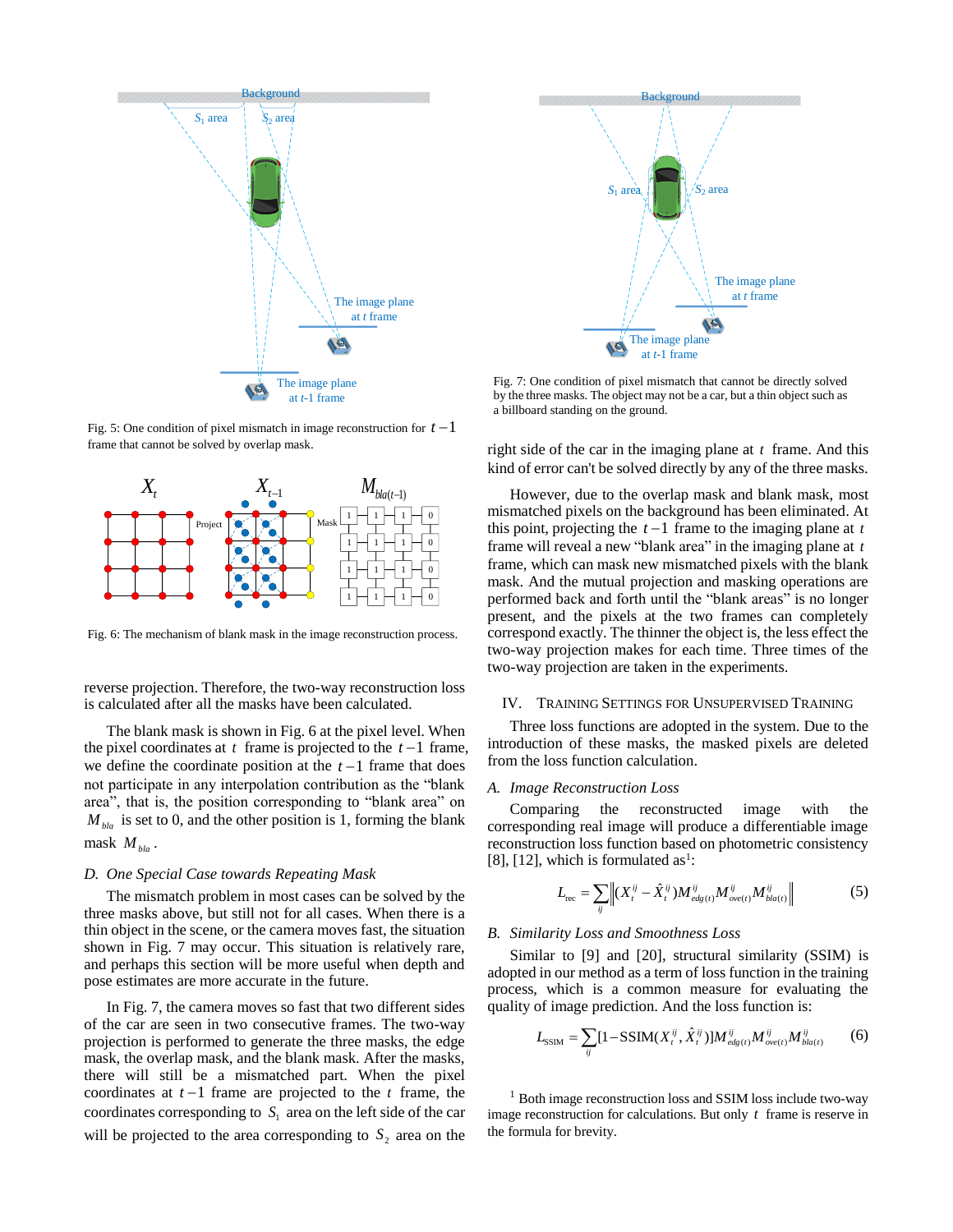TABLE I: MONOCULAR DEPTH EVALUATION RESULTS TESTED ON KITTI EIGEN ET AL. [3] TEST SPLIT. SINCE GARG ET AL. [8] ONLY PROVIDE THE DEPTH RESULTS CAP OF 50M, OF WHICH THE COMPARISON IS ALSO PERFORMED IN OUR EXPERIMENTS. OTHER RESULTS ALL HAVE AN UPPER LIMIT OF 80M. CS + K MEANS FINE TUNING ON KITTI DATASET [5] AFTER PRE-TRAINING ON CITYSCAPES DATASET [6]. BIKE MEANS TRAINING ONLY ON UNCALIBRATED BIKE VIDEO DATASET [7]. K MEANS TRAINING ONLY ON KITTI DATASET [5]. DN MEANS DEPTH NORMALIZATION FROM [18]. THE BEST AND THE SECOND BEST PERFORMANCE IN EACH BLOCK ARE HIGHLIGHTED IN BLUE AND GREEN.

| Method                        | Supervised     | Dataset     | Error metric |        |             |          | Accuracy metric |                              |                              |
|-------------------------------|----------------|-------------|--------------|--------|-------------|----------|-----------------|------------------------------|------------------------------|
|                               |                |             | Abs Rel      | Sq Rel | <b>RMSE</b> | RMSE log | $\delta$ < 1.25 | $\delta$ < 1.25 <sup>2</sup> | $\delta$ < 1.25 <sup>3</sup> |
| Eigen et al. [3] Coarse       | Depth          | K           | 0.214        | 1.605  | 6.563       | 0.292    | 0.673           | 0.884                        | 0.957                        |
| Eigen et al. [3] Fine         | Depth          | K           | 0.203        | 1.548  | 6.307       | 0.282    | 0.702           | 0.890                        | 0.958                        |
| Liu et al. $[4]$              | Depth          | K           | 0.202        | 1.614  | 6.523       | 0.275    | 0.678           | 0.895                        | 0.965                        |
| Godard et al. [9]             | Stereo         | K           | 0.148        | 1.344  | 5.927       | 0.247    | 0.803           | 0.922                        | 0.964                        |
| Zhan et al. $[10]$            | Stereo         | K           | 0.144        | 1.391  | 5.869       | 0.241    | 0.803           | 0.928                        | 0.969                        |
| Zhou et al. [12]              | N <sub>o</sub> | K           | 0.208        | 1.768  | 6.856       | 0.283    | 0.678           | 0.885                        | 0.957                        |
| GeoNet [16]                   | N <sub>o</sub> | K           | 0.164        | 1.303  | 6.090       | 0.247    | 0.765           | 0.919                        | 0.968                        |
| Mahjourian et al. [7]         | N <sub>0</sub> | K           | 0.163        | 1.240  | 6.220       | 0.250    | 0.762           | 0.916                        | 0.968                        |
| <b>LEGO</b> [17]              | No             | K           | 0.162        | 1.352  | 6.276       | 0.252    |                 |                              |                              |
| Ours                          | No             | K           | 0.158        | 1.277  | 5.858       | 0.233    | 0.785           | 0.929                        | 0.973                        |
| $Ours + DN$                   | N <sub>o</sub> | K           | 0.154        | 1.163  | 5.700       | 0.229    | 0.792           | 0.932                        | 0.974                        |
| Garg et al. [8] cap 50m       | Stereo         | $\mathbf K$ | 0.169        | 1.080  | 5.104       | 0.273    | 0.740           | 0.904                        | 0.962                        |
| Godard et al. [9] cap 50m     | Stereo         | K           | 0.140        | 0.976  | 4.471       | 0.232    | 0.818           | 0.931                        | 0.969                        |
| Zhan et al. $[10]$ cap 50m    | Stereo         | K           | 0.135        | 0.905  | 4.366       | 0.225    | 0.818           | 0.937                        | 0.973                        |
| Zhou et al. [12] cap 50m      | N <sub>0</sub> | $\mathbf K$ | 0.201        | 1.391  | 5.181       | 0.264    | 0.696           | 0.900                        | 0.966                        |
| GeoNet [16] cap 50m           | N <sub>o</sub> | K           | 0.157        | 0.990  | 4.600       | 0.231    | 0.781           | 0.931                        | 0.974                        |
| Mahjourian et al. [7] cap 50m | N <sub>o</sub> | K           | 0.155        | 0.927  | 4.549       | 0.231    | 0.781           | 0.931                        | 0.975                        |
| Ours cap 50m                  | N <sub>o</sub> | $\mathbf K$ | 0.150        | 0.958  | 4.406       | 0.218    | 0.801           | 0.939                        | 0.978                        |
| Ours $+DN$ cap 50m            | N <sub>o</sub> | K           | 0.147        | 0.889  | 4.290       | 0.214    | 0.808           | 0.942                        | 0.979                        |
| Godard et al. [9]             | Stereo         | $CS + K$    | 0.124        | 1.076  | 5.311       | 0.219    | 0.847           | 0.942                        | 0.973                        |
| Zhou et al. [12]              | N <sub>o</sub> | $CS + K$    | 0.198        | 1.836  | 6.565       | 0.275    | 0.718           | 0.901                        | 0.960                        |
| <b>LEGO</b> [17]              | N <sub>0</sub> | $CS + K$    | 0.159        | 1.345  | 6.254       | 0.247    |                 |                              |                              |
| Mahjourian et al. [7]         | No             | $CS + K$    | 0.159        | 1.231  | 5.912       | 0.243    | 0.784           | 0.923                        | 0.970                        |
| Ours                          | No             | $CS + K$    | 0.155        | 1.184  | 5.765       | 0.229    | 0.790           | 0.933                        | 0.975                        |
| Mahjourian et al. [7]         | No             | Bike        | 0.211        | 1.771  | 7.741       | 0.309    | 0.652           | 0.862                        | 0.942                        |
| Ours                          | No             | Bike        | 0.204        | 1.645  | 6.939       | 0.293    | 0.676           | 0.878                        | 0.950                        |

Where SSIM denotes the structural similarity index for two images in [21]. We also use the common smoothness loss as in [7] and [16], symbolized as  $L_{\text{smooth}}$  in this paper.

## *C. Training Settings*

All loss functions are applied to four different scales *l*. The complete loss is:

$$
L = \sum_{l} \alpha L_{\text{rec}}^{l} + \beta L_{\text{smooth}}^{l} + \gamma L_{\text{SSIM}}^{l}
$$
 (7)

Where  $\alpha, \beta, \gamma$  are hyperparameters, which we set to  $\alpha = 0.15, \beta = 0.03, \gamma = 0.85$ . And we change  $\beta = 0.2$  for smoothness loss when adding the depth normalization [18].

SfMLearner architecture [12] is adopted as backbone of the network. The architecture consists of two networks. A depth estimation network receives a single image as input and produces a dense depth estimate. Another pose estimation network, which receives successive three frames of images, produces an estimate of camera ego-motion for each successive two frames.

During our unsupervised training, three consecutive frames are as inputs. Then, the pose of consecutive frames and the depth of each frame are predicted by the depth network and pose network. Next, the six masks and two reconstructed images are gotten. Afterwards, the loss functions are calculated from the six masks, two reconstructed images and two source images. Finally, the network parameters are continuously adjusted by backpropagation of the loss functions and a training cycle is completed.

The Adam optimizer [22] is adopted in our training process,  $\beta_1 = 0.9$ ,  $\beta_2 = 0.999$ , the learning rate  $\alpha = 0.0002$ . Our depth network uses batch normalization [23], which is not used by the pose network. With small batch training, each small batch is set to 4.

#### V. EXPERIMENT AND EVALUATION

Experiments are conducted mainly on the KITTI dataset [5], which is the most common data set for evaluating depth and ego-motion. Since [12], [7], [17] all report the results pre-trained on the Cityscapes dataset [6], this part is also added in our results for comparison. Our model is also trained on the uncalibrated bike video dataset [7] and tested on KITTI to show the generalization ability. The experiment results are compared with [7].

## *A. Evaluation of Depth Estimation*

Table I quantitatively compares the depth estimation results of ours and other monocular methods, where lower numbers are better for error metrics and higher numbers are better for accuracy metrics. In the table, [9], [11] and [10] are all trained with binocular information, which is equivalent to providing pose supervision between images. Compared with [3] and [4], our method does not have the supervision for depth. Compared with [7], our method dose not adopt complex ICP back propagation. Compared with [16], our method does not use edge network as an aid. As shown in Table I, our method has surpassed the unsupervised methods and is also competitive with supervised methods. In addition, the results of our method with the depth normalization [18] are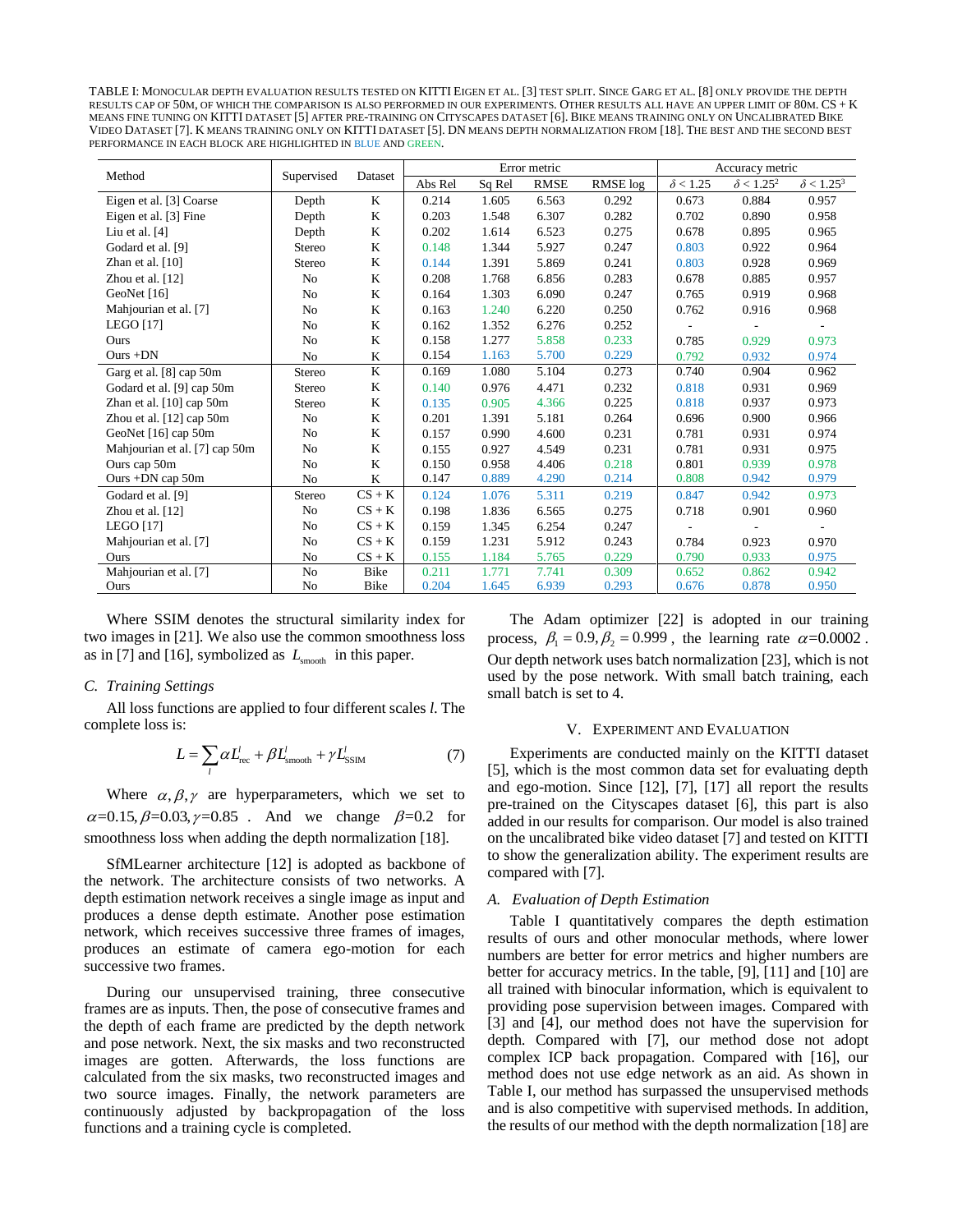

Fig. 8: The comparison of the unsupervised depth estimation between Zhou et al. [12], Mahjourian et al. [7] and ours on the Eigen test set [3]. The ground-truth is interpolated for display. Note that our model is trained without the depth normalization [18] for fair comparison.

TABLE II: Absolute Trajectory Error (ATE) averaged over all multi-frame snippets (lower is better). Ours is calculated over 3-frame snippets. Our model is trained without the depth normalization [18] for fair comparison.

| Method                | <b>Seq.09</b>     | <b>Seq.10</b>     |
|-----------------------|-------------------|-------------------|
| ORB-SLAM (full)       | $0.014 + 0.008$   | $0.012 + 0.011$   |
| ORB-SLAM (short)      | $0.064 + 0.141$   | $0.064 + 0.130$   |
| Zhou et al. $[12]$    | $0.021 + 0.017$   | $0.020 + 0.015$   |
| Mahjourian et al. [7] | $0.013 + 0.010$   | $0.012 + 0.011$   |
| GeoNet $[16]$         | $0.012 + 0.007$   | $0.012 \pm 0.009$ |
| Ours                  | $0.009 \pm 0.005$ | $0.008 \pm 0.007$ |



Fig. 9: In the set of images on the left, the extra trees were masked by both masks in the right half that were incorrectly reconstructed due to occlusion. In the set of images on the right, the extra part of the reconstructed car's tail were masked by both masks. However, the overlap mask is denser, and the blank mask is sparse.

also reported in Table I. The depth normalization improves the performance and make the train process more stable.

Fig. 8 shows a visual comparison of the depth test results. As shown, our results overcome the problem of being too thick for the thin objects such as trees. We think this is mainly because our mask solves the problem of occlusion and the trees are particularly prone to occlusion with the background area due to the thinness. It is shown that ours have fine-grained performance, mainly because the occlusion problem is solved by multiple masks in our method. In addition, ours is more robust to error-prone areas such as sky and roads.

## *B. Evaluation of Camera Pose*

The ego-motion of the camera is evaluated on the official KITTI odometry split according to the general method [12]. The results for comparation are listed in Table II. The table compares other recent state-of-the-art unsupervised results and ORB-SLAM [24]. ORB-SLAM (full) allows for closed loop and relocation, while ORB-SLAM (short) has no closed loop and relocation. As shown in Table II, our method achieves state-of-the-art in unsupervised monocular method, and exceeds ORB-SLAM (full). We believe that this is because the rich mask information provides guidance for the training of the pose network, so that the pose network learns to ignore the occlusion area for pose estimation.

#### *C. Visualization of the Overlap Mask and Blank Mask*

Although the two masks have similar causes, in practice, the two masks are quite different as shown in Fig. 9. The coverage of the blank mask is smaller than the overlap mask. This is mainly due to the dispersion of pixels and the different mechanism of the two masks.

The overlap mask shows very interesting features. The grid lines of the surface contain the motion information of the camera and the structural information of the space. The fused information may help the learning of the spatial structure or moving objects. We look forward to getting more information from the mask next.

# VI. CONCLUSION

Depth and pose can be estimated only through unsupervised learning of a monocular video stream in our method. We use very natural and simple methods instead of adding edge networks [17] or complex ICP back propagation [7] for training. However, our depth estimation and pose estimation results exceeded them.

In addition, dynamic objects may be the key factors affecting the further improvement of accuracy observed in our experiments, which will be the focus of our future work.